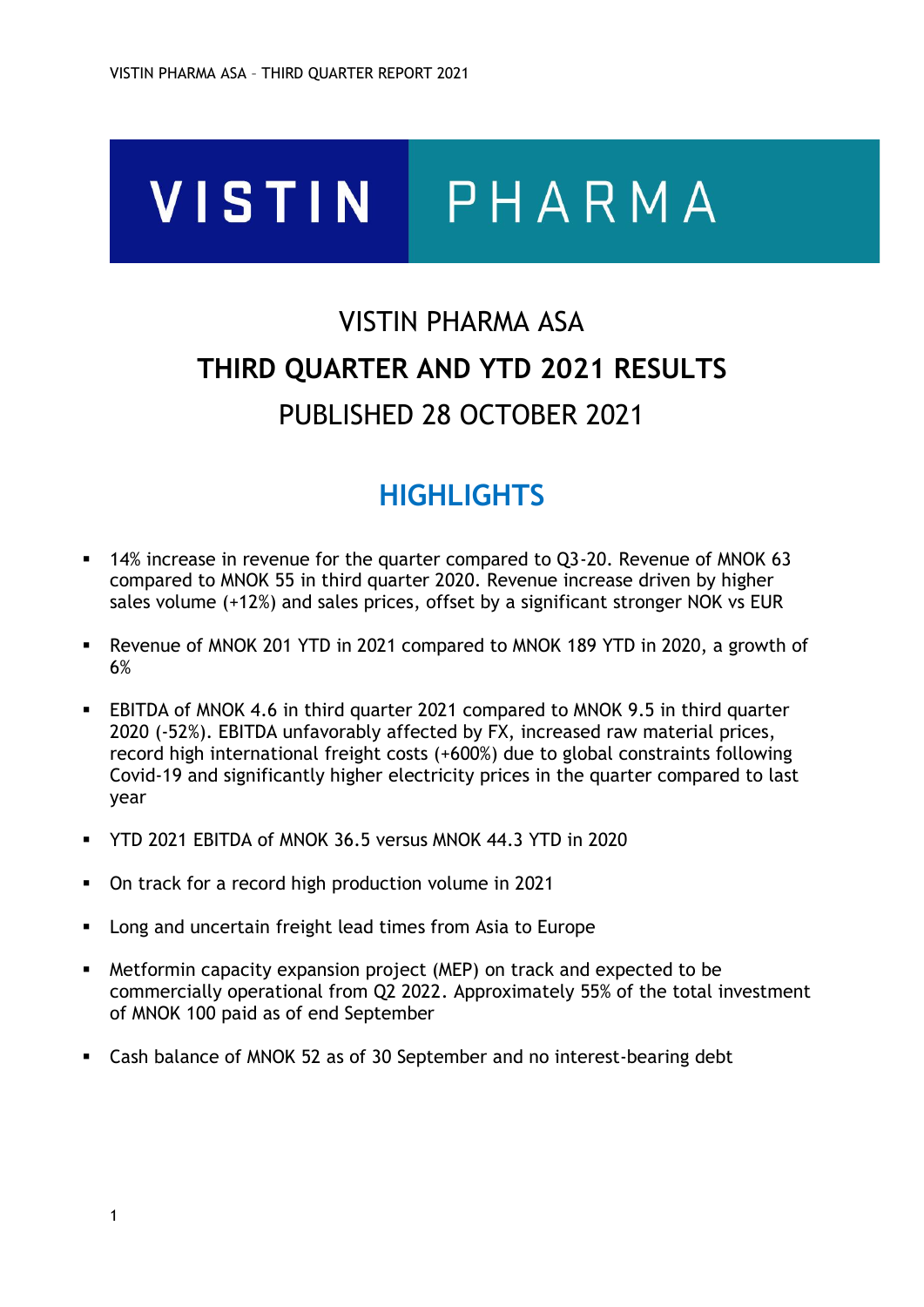#### **3 RD QUARTER REPORT AND YTD FINANCIALS FOR 2021**

The financial report as per September 2021 has been prepared according to the IFRS (International Financial Reporting Standard) and follows IAS 34 for interim financial reporting, as do the comparable numbers for 2020.

## **FINANCIAL DEVELOPMENT**

(Comparative numbers for 2020 in parenthesis)

## **REVENUE**

Revenue in the quarter of MNOK 62.9 (MNOK 55.1), a 14% increase compared to Q2 2020. The revenue increase was driven by higher sales volume and increased average selling price, offset by significantly stronger NOK versus EUR.





### *Cost of goods sold*

Cost of goods sold (COGS) in the quarter ended at MNOK 59.1 (MNOK 46.7). The main cost drivers are record high transportation costs, high global raw material prices, increased electricity and water prices compared to last year, partly offset by volume leverage due to the new reactor and increased capacity.

## **EARNINGS**

Pharmaceuticals achieved an EBITDA of MNOK 4.6 (MNOK 9.5) for the quarter. Earnings before tax (EBT) ended at MNOK 2 (MNOK 6.4). Vistin has a continuous dialogue with customers to be compensated for the significant increase in costs.





### **PRODUCTION**

The Fikkjebakke plant has been operating at full capacity and with high efficiency and productivity throughout the quarter, except for a production stop of approx. 10 days due to lack of raw materials (DCDA). The new 2<sup>nd</sup> reactor which was installed in Q3/Q4'20 has resulted in an increase of almost 2 batches produced per week. The output from the dedicated metformin plant will most likely reach another record level in 2021.

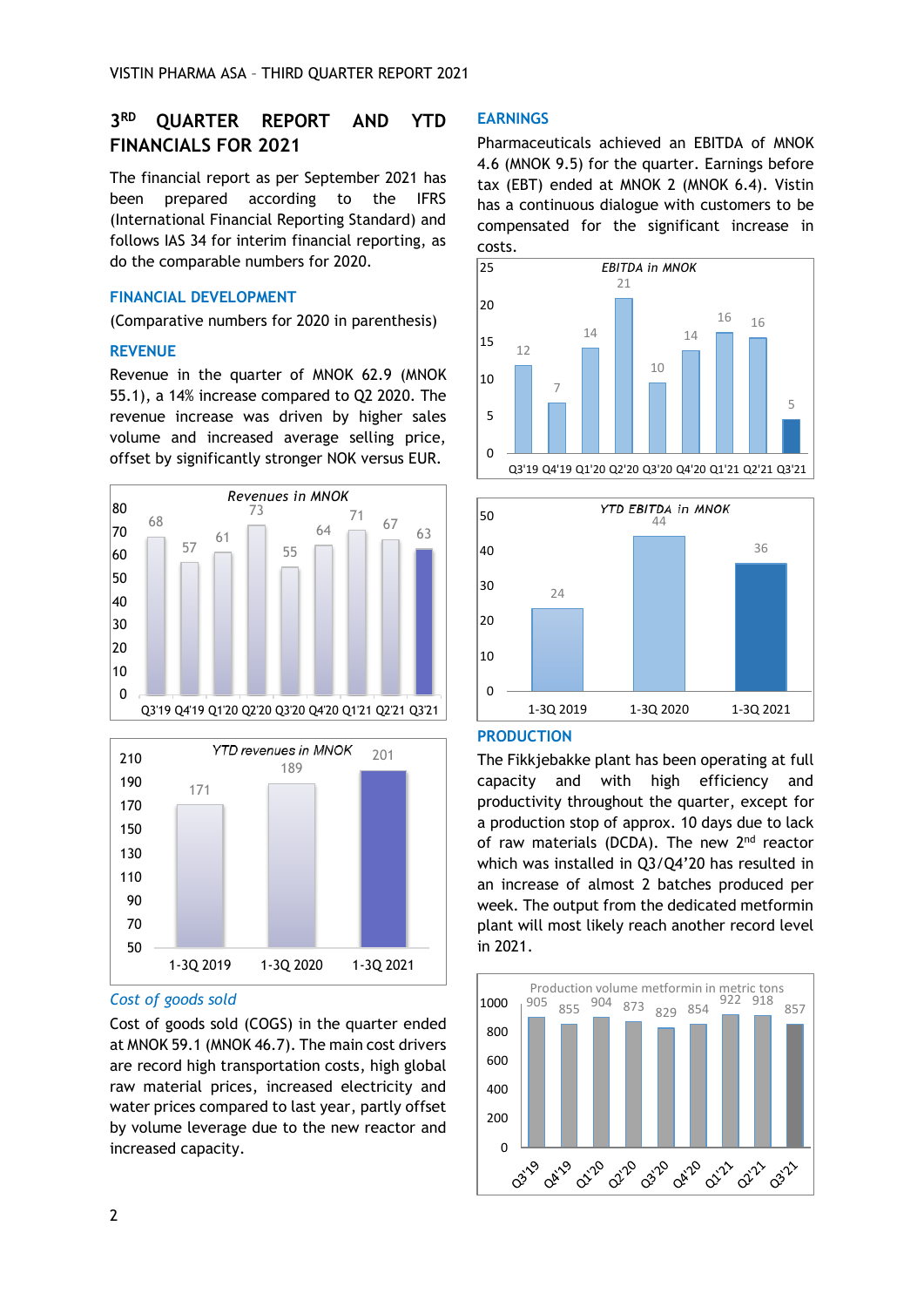# *Other (HQ)*

HQ and other Group activities had EBT of negative MNOK 0.8 for the third quarter, compared to negative MNOK 1.1 in the same quarter last year. The consolidated EBT for the Group, excluding Energy Trading, ended at MNOK 1.2 (MNOK 5.8) in the third quarter.

# *Financial items*

Net finance ended negative with MNOK 0.1 for the third quarter 2021, compared to negative of MNOK 0.3 in third quarter 2020. Net finance expense in Q3'21 was mainly related to realized and unrealized gains or losses related to customer receivables in EUR.

# **CASH FLOW**

YTD net cash flow from operating activities was MNOK 33.4. Net cash flow from operating activities in first nine months of 2020 was negative MNOK 154.1.

Net cash flow from investing activities YTD was negative MNOK 30 which represents capital expenditure, mainly MEP. Net cash flow from investing activities in the same period last year was negative MNOK 22.6

Net cash flow from financing activities YTD was negative MNOK 28.4, driven by dividend pay-out in June and payment of lease liabilities. Net cash flow from financing activities in the same period last year was negative MNOK 45.4.

Net decrease in cash and cash equivalents YTD amounted to MNOK 25. In the same period last year, there was a net decrease in cash and cash equivalents of MNOK 222 due to realization of the oil derivative contracts in Energy Trading.

# **BALANCE SHEET**

## *Assets*

Vistin Pharma had total assets of MNOK 317 as of 30 September 2021. Cash and cash equivalents amounted to MNOK 52.

The company has a deferred tax asset of MNOK 30.1 (MNOK 33.7). Based on the financial forecasts for the company the deferred tax asset is expected to be fully utilized, and thus the full amount has been included as carrying value in the balance sheet.

# *Equity*

Equity by the end of September was MNOK 268.1. This equals an equity ratio of 85%.

# *Liabilities*

The company had no interest-bearing debt as of end September 2021. MNOK 1.8 (MNOK 1.9) in obligations related to lease contracts are recognized in the balance sheet according to IFRS 16.

# **OPERATIONAL STATUS**

# **MARKET**

It is a strong underlying global demand in the metformin market. The market is expected to grow by 5-6% in the foreseeable future. Metformin is the standard first-line treatment of Type 2 Diabetes, which contribute to 90% of the population suffering from diabetes. The majority of Vistin Pharma's key customers are pharmaceutical companies that sell new and innovative metformin products to the end users. The product demand will therefore be dependent on the performance of these products in the market. Key drivers for future growth are the number of diabetes patients diagnosed and treated with metformin containing products, continued growth in sales volume from existing multinational customers, as well as adding new customers to its portfolio. The company is currently experiencing strong demand for its products.

## **STRATEGY**

In April 2020 Vistin announced that the Board of Directors had approved a Metformin Capacity Expansion Project (MEP). The objective is to build a 2nd parallel production line and establish a total capacity of approx. 7000MT metformin HCl annually (+ 3500MT). Products from the new line are expected to be commercialized by Q2 2022. The estimated CAPEX is MNOK 100, whereof approx. 55% has been paid as of 30 September. Activities to secure long lead equipment is on track. Business development activities to acquire new accounts and to secure increased volumes from existing customers to fill the additional MEP capacity are ongoing. In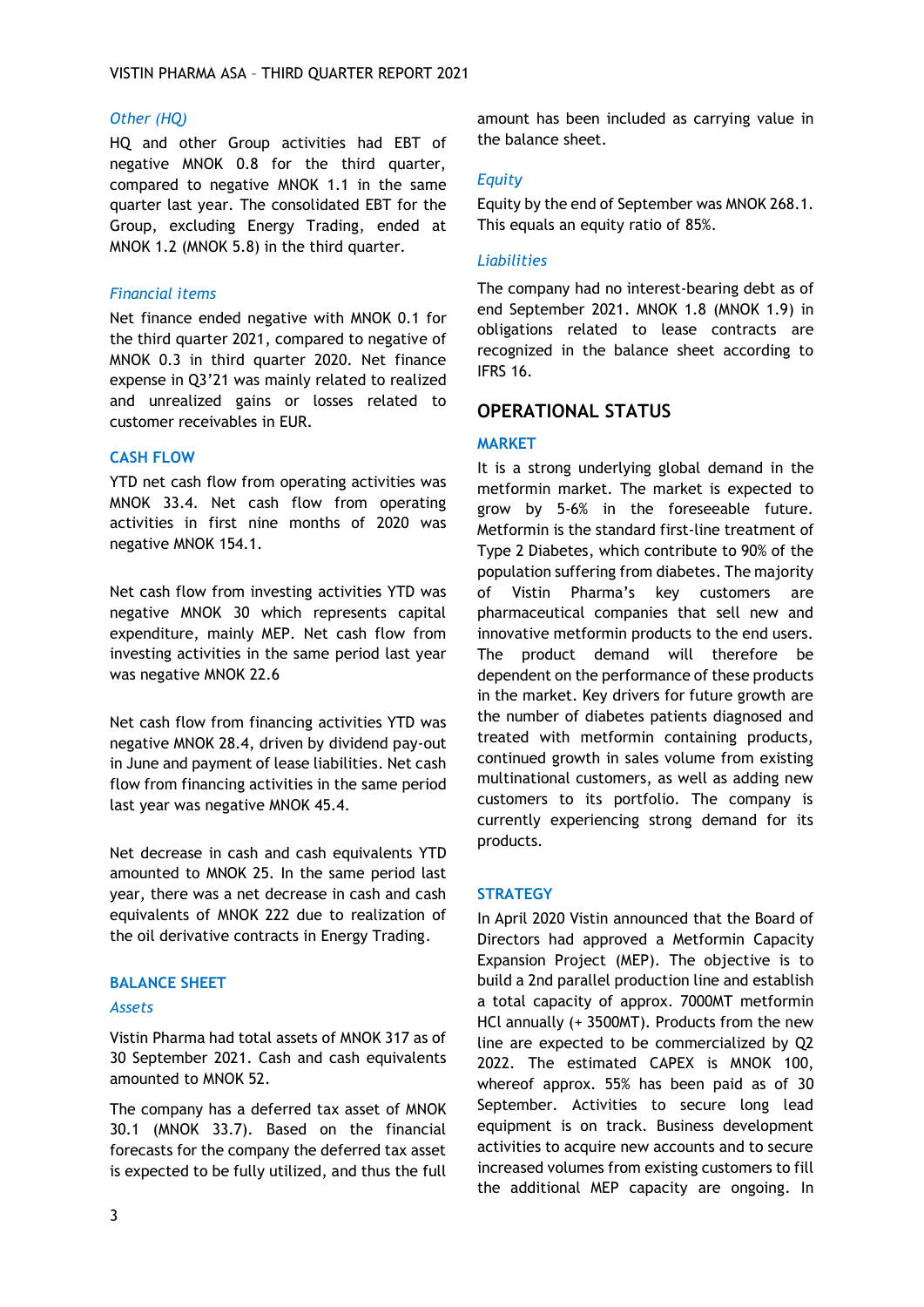August a new long term supply agreement was signed with a new customer. The annual volume expectations for the agreement are 1000- 1500MT from 2023.

# **RESEARCH AND DEVELOPMENT (R&D)**

Vistin has positioned itself as a premium supplier. To strengthen the position in the market, Vistin is committed to invest in process and product quality development and take advantage of Best Available Techniques (BAT) in its production environment. Vistin has a separate department consisting of four highly competent engineers who are dedicated to work with process, productivity and quality improvements.

# **THE COVID-19 PANDEMIC**

The demand in the market for metformin is still high and is not affected by the corona epidemic. Vistin is taking actions to secure the supply of critical raw materials and to build additional security stocks. Due to limitations of available containers and load/unload restrictions in European harbours, Vistin has experienced significant delays in delivery of raw material from China. Due to delay in delivery, Vistin experienced a production stop in Q3 of approx. 10 days. The delivery situation from China has slightly improved as of end September. Vistin is taking actions to secure future supply and delivery performance of raw materials from Asia. Forecasted sales volume in 2021 is not expected to be affected by the temporary production stop. There are no reported corona infected employees in Vistin Pharma as of today and the company is strictly following the guidelines from the authorities and has successfully taken active measures to reduce the risk of virus spread in the factory. Lack of available containers in Asia, due to increased export from the region, has significantly increased the freight costs from China and India (across all global businesses and for all goods). Vistin is also experiencing significant pressures from its suppliers with increasing raw materials prices, driven by higher global demand and increased raw material prices in general.

# **CORPORATE SOCIAL RESPONSIBILITY**

Vistin Pharma is committed to conduct its business in a manner that adheres to the highest industry standards within the pharmaceutical industry, and strictly in accordance with international and local laws and regulations. Vistin Pharma is a social responsible company dedicated to promoting decent working and environmental conditions in the supply chains. Vistin Pharma has adopted the general principles of UN Global Compact with universally accepted principles for human rights, working conditions, environment and anti-corruption. In pursuit of this the Group has developed a 'NO HARM VISON' consisting of:

- *Vision is to have no negative impact on environment, people and local community by our presence*
- *Vistin is a «green» and environmentally friendly pharmaceutical company with a "no harm" vision and "front runner" ambition*
- *Our goal is to double our manufacturing capacity without increased environmental impact on water, air and soil*

Vistin Pharma has during the last years significantly invested in, completed and implemented several projects that significantly reduce the environmental footprint. Building on this success, Vistin Pharma has additional ESG initiatives ongoing:

- *Vistin continue to use only hydro powered energy to minimize carbon footprint*
- *Vistin is currently running a project with aim to reduce the water consumption in the plant by >80% through recycling.*
- *Vistin is working on a technology project where distillation will be fractionated into components that can be used as raw materials for other companies.*
- *Vistin has, since 2017, been part of a national program for surveillance of industrial impact on fjords and effluents. Surveillance program and ecotoxicology test confirm that Vistin do not impact the effluent negatively.*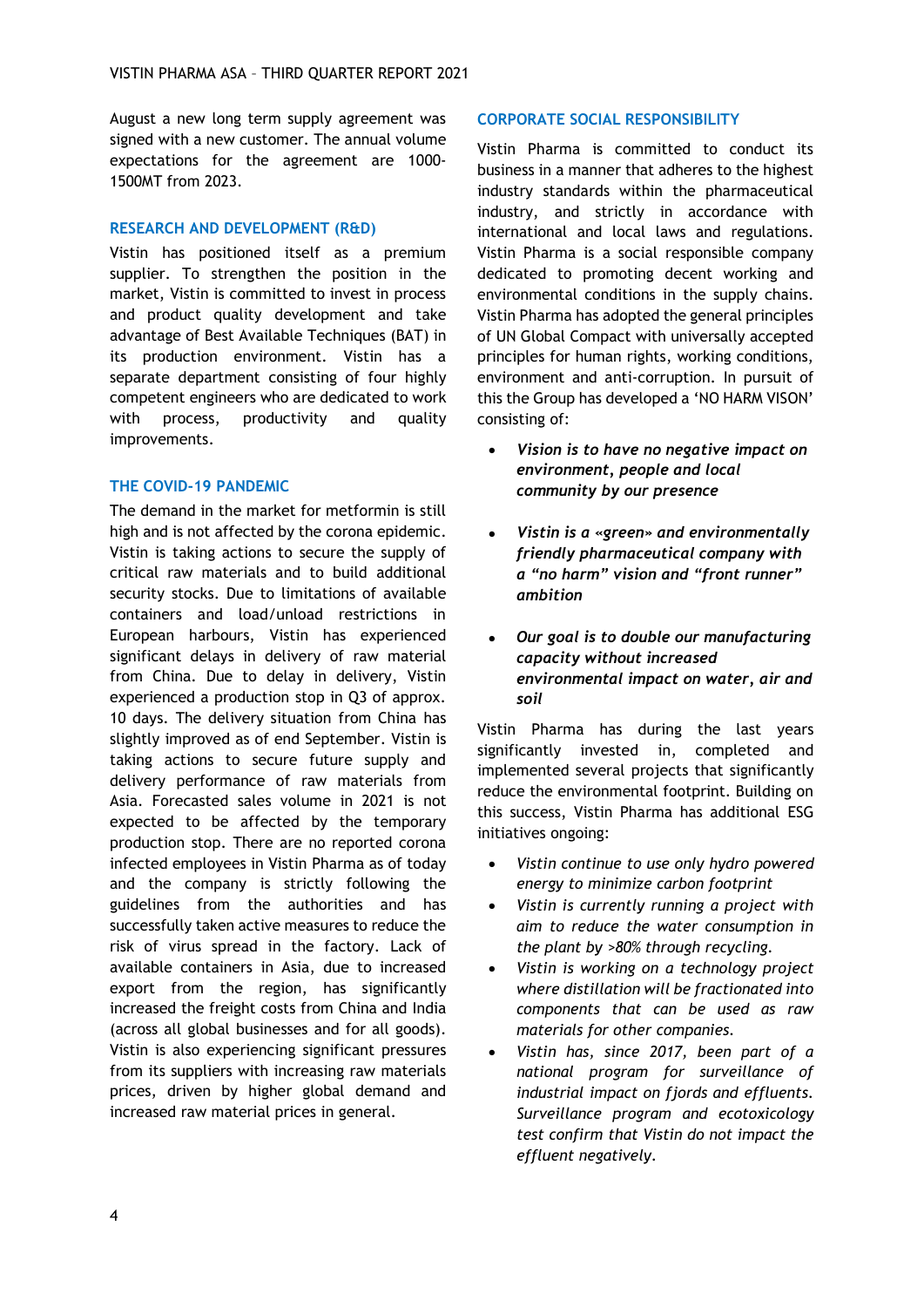• *Vistin is currently investing MNOK 10 in a cooling system to condense hydrocarbons. This is expected to reduce the emission with more than 98%, resulting in a reduction of the total emission to air with more than 95 % compared to current level.*

#### **RISKS AND UNCERTAINTIES**

As a pharmaceutical manufacturing company, Vistin Pharma is exposed to several types of risk. Fluctuations in the price and availability of raw materials and the development in foreign exchange (USD and EUR) are among the most prominent. Majority of the sales are done in EUR, while all primary raw material purchases are in USD. In addition, risk related to potential regulatory changes, new medications for the treatment of diabetes II, and environmental issues connected to emission permits at the Company's plant, represent central risk factors to the Company.

#### **BASIS OF PRESENTATION**

This financial information should be read together with the financial statements for the year ended 31 December 2020, prepared in accordance with International Financial Reporting Standards ("IFRS"). The presentation of the Interim Financial Statements is consistent with the Annual Financial Statements. Additional disclosures supplementing the financial statements are included in this report on pages 2–5. The figures are unaudited.

### **EVENTS AFTER THE REPORTING DATE**

There have not been events after the reporting date that affect the Company's financials.

#### **GENERAL MARKET OUTLOOK**

Diabetes is one of the largest global health crises of the 21st century, and the metformin business is expected to continue to grow by 5-6% annually, as it remains the gold-standard treatment of type 2 diabetes. The majority of Vistin Pharma's key customers are pharmaceutical companies that sell new and innovative metformin products, and the demand for the Company's metformin will be dependent on the market performance of these products.

The demand in the market for metformin is still high and is currently not affected by the corona epidemic. The vulnerability for drug supplies during the corona epidemic has been an 'eye opener' for the authorities and the need for 'short travelled medicines' will be high on the agenda going forward. Vistin is strategically well positioned to benefit from the expected increase in local supplies going forward.

#### **SHAREHOLDER INFORMATION**

The Company had 44 344 592 issued shares as of 30 September 2021. The five largest shareholders were Intertrade Shipping AS with 12,575,000 shares, Pactum AS with 3,519,733 shares, Holmen Spesialfond with 3,250,000 shares, MP Pensjon PK with 1,699,848 shares, and Ferncliff Listed DAI AS with 784,280 shares.

The share price has moved from NOK 23 per share at 30 of June, and to NOK 19.8 as of 30 September 2021, equal to a decrease of 14%. Vistin paid dividend of NOK 0.5 per share in June.

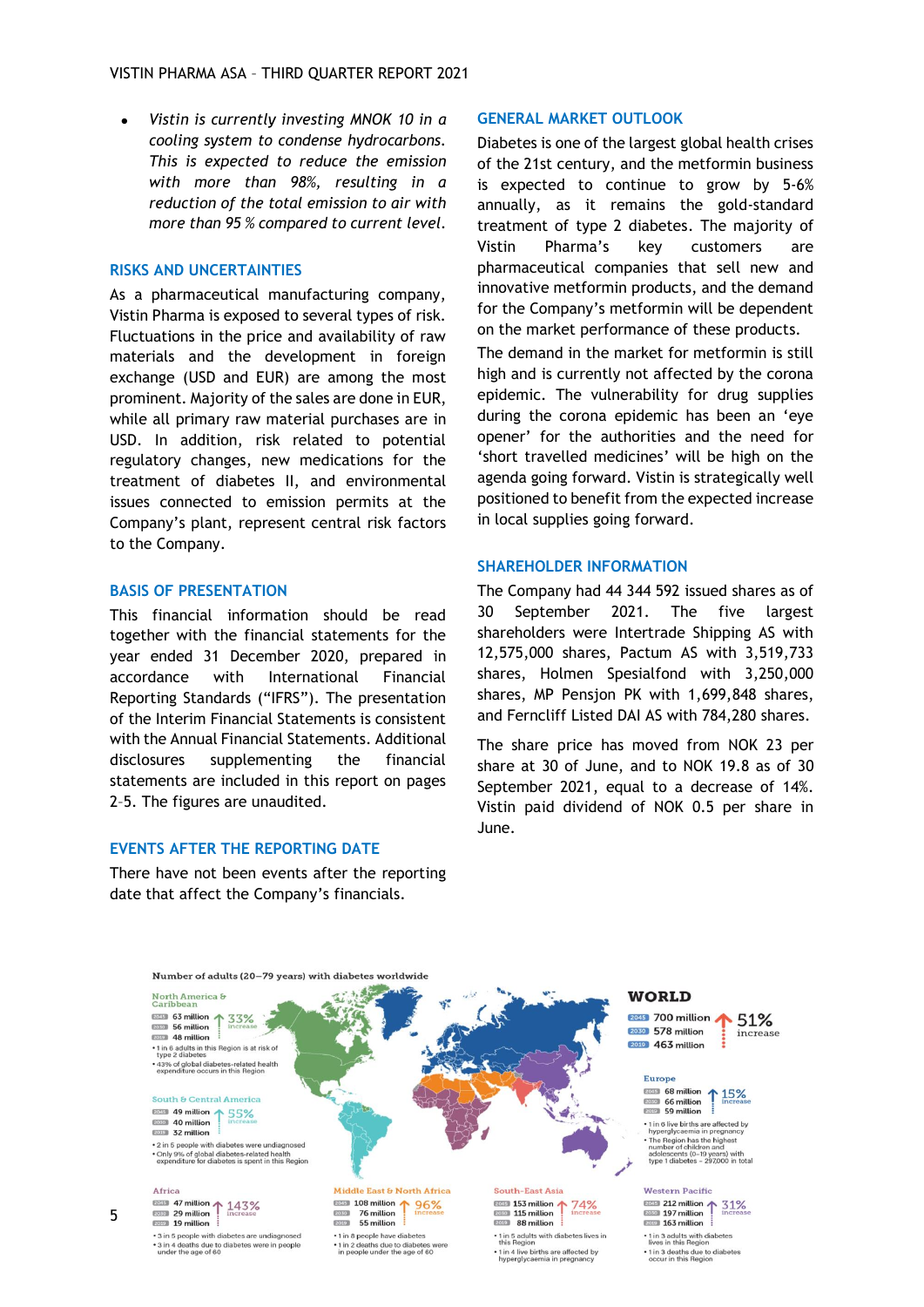# VISTIN PHARMA ASA – THIRD QUARTER REPORT 2021

|                                                | QTR             | QTR             | <b>YTD</b> | <b>YTD</b> | <b>FY</b> |
|------------------------------------------------|-----------------|-----------------|------------|------------|-----------|
| Condensed financial statement (P&L)            | 3. quarter 2021 | 3. quarter 2020 | 30.09.2021 | 30.09.2020 | FY 2020   |
| All numbers in NOK 1000                        |                 |                 |            |            |           |
| Total revenue and income                       | 62854           | 55 056          | 200 503    | 189 484    | 253 905   |
| Cost of materials                              | 26 938          | 16735           | 71 101     | 58 548     | 73 288    |
| Salary and sosial expenses                     | 17 554          | 18 205          | 51 551     | 52 631     | 72 499    |
| Other operating expenses                       | 14 5 98         | 11709           | 45 318     | 36 335     | 52 940    |
| Total operating expenses                       | 59 090          | 46 649          | 167 970    | 147 514    | 198728    |
| Opr. res.before. depr. and write offs (EBITDA) | 3764            | 8 4 0 7         | 32 533     | 41 970     | 55 177    |
| Opr.res before depr and write off %            | 6.0%            | 15,3%           | 16,2 %     | 22,1%      | 21,7%     |
| Depreciation                                   | 2441            | 2 3 4 0         | 8522       | 7 2 5 2    | 9623      |
| <b>Operating result</b>                        | 1322            | 6067            | 24 011     | 34718      | 45 554    |
| Operating result in %                          | 2,1%            | 11,0 %          | 12,0%      | 18,3%      | 17,9 %    |
| Financial income                               | 827             | 2 2 2 8         | 6 1 5 5    | 12541      | 14 066    |
| Financial expenses                             | 936             | 2488            | 7349       | 182615     | 183893    |
| Net finance                                    | $-108$          | $-259$          | $-1194$    | $-170074$  | $-169827$ |
| Pre tax profit                                 | 1 2 1 4         | 5808            | 22817      | $-135357$  | $-124273$ |
| Tax                                            | 267             | 1 2 7 8         | 5 0 2 0    | $-29789$   | $-27317$  |
| <b>Result</b>                                  | 947             | 4530            | 17798      | $-105567$  | $-96956$  |
| <b>Comprehensive income</b>                    |                 |                 |            |            |           |
| Result after tax                               | 947             | 4530            | 17798      | $-105567$  | $-96956$  |
| Other comrehensive income                      |                 |                 |            |            | 277       |
| Total comprehensive income                     | 947             | 4530            | 17798      | $-105567$  | $-96679$  |
| <b>Dividend</b>                                |                 |                 | 22 172     | 44 345     | 44 345    |

| Key figures                                | 3. quarter 2021 3. quarter 2020 |        | 30.09.2021 | 30.09.2020 | FY 2020 |
|--------------------------------------------|---------------------------------|--------|------------|------------|---------|
| Equity share                               | 85%                             | 83%    | 85%        | 83%        | 85 %    |
| Earnings per share                         | 0.02                            | 0.10   | 0.40       | $-2.38$    | $-2.19$ |
| Earnings per share diluted                 | 0.02                            | 0.10   | 0.40       | $-2.38$    | $-2.19$ |
| Average shares outstanding in 1000         | 44 345                          | 44 345 | 44 345     | 44 345     | 44 345  |
| Average shares outstanding in 1000 diluted | 44 345                          | 44 345 | 44 345     | 44 345     | 44 345  |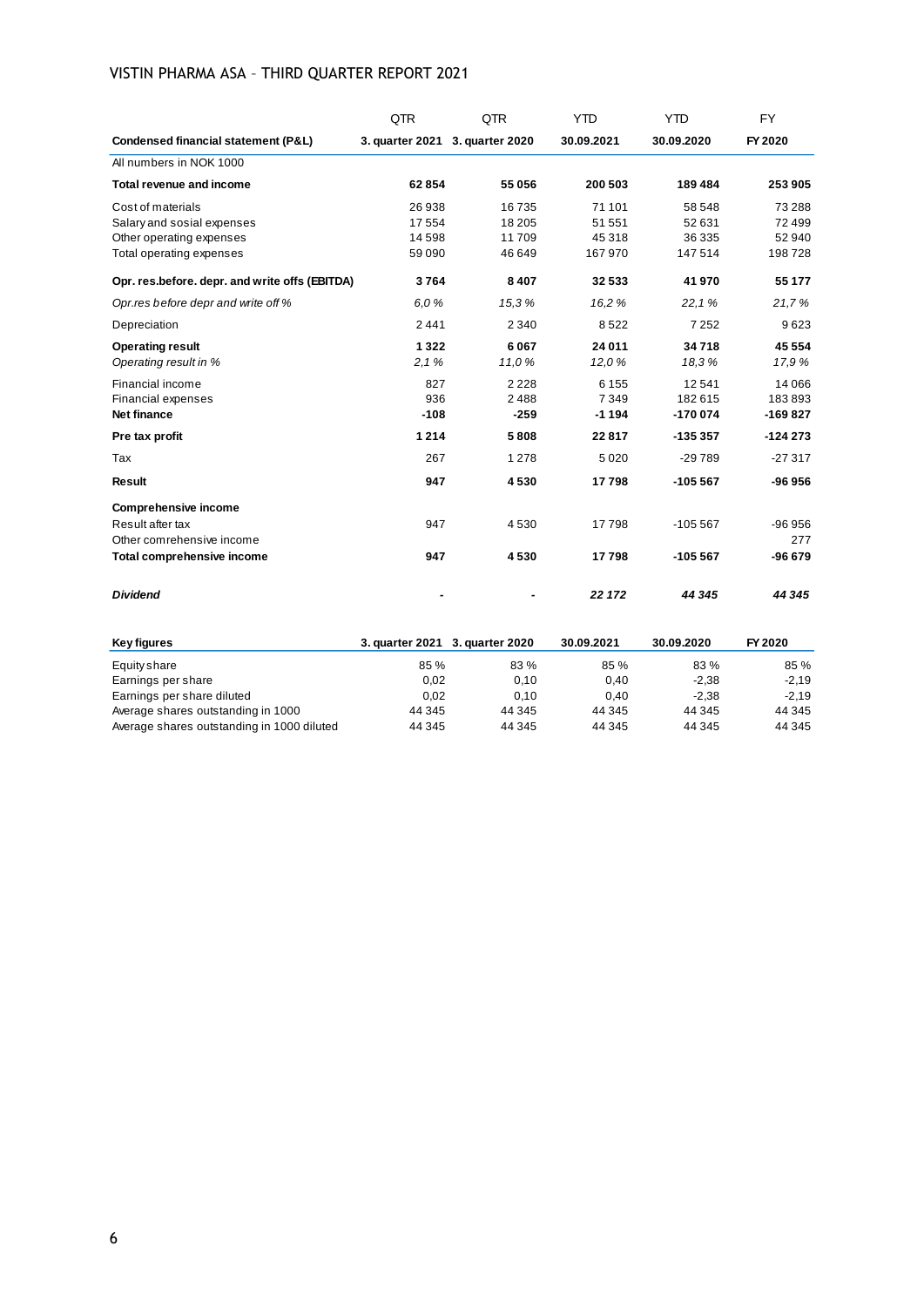# VISTIN PHARMA ASA – THIRD QUARTER REPORT 2021

| <b>Condensed financial statement</b><br>(balance sheet)  | 30.09.2021        | 30.09.2020           | 31.12.2020        |
|----------------------------------------------------------|-------------------|----------------------|-------------------|
| All numbers in NOK 1000                                  |                   |                      |                   |
| <b>Assets</b>                                            |                   |                      |                   |
| Fixed assets                                             | 162 607           | 117925               | 145 261           |
| Deferred tax assets                                      | 30 080            | 33726                | 35 1 28           |
| <b>Total tangible and fixed assets</b>                   | 192 687           | 151 650              | 180 389           |
| Inventory                                                | 27 184            | 27 970               | 31788             |
| Trade receivables                                        | 31 637            | 30 081               | 30 400            |
| Other receivables                                        | 13 0 75           | 8934                 | 2 3 0 2           |
| Cash<br><b>Total current assets</b>                      | 52 072<br>123 968 | 97 544<br>164 529    | 77 036<br>141 526 |
|                                                          | 316 656           |                      | 321 915           |
| <b>Total assets</b>                                      |                   | 316 179              |                   |
| <b>Equity and liability</b>                              |                   |                      |                   |
| Share capital                                            | 44 345            | 44 345               | 44 345            |
| Share premium reserve                                    | 206 885           | 229 056              | 229 056           |
| Retained earnings                                        | 16894             | $-9918$              | -996              |
| <b>Total equity</b>                                      | 268 124           | 263 484              | 272 405           |
| <b>Pension liabilites</b>                                | 16 330            | 16 309               | 16 330            |
| Lease obligations                                        |                   |                      |                   |
| Other non-current liablites                              | 1 1 1 0           | 2 2 7 7              | 976               |
| <b>Total long term liabilities</b>                       | 17440             | 18 5 8 6             | 17 306            |
| <b>Total short term liabilities</b>                      | 31 091            | 34 109               | 32 204            |
| <b>Total equity and liability</b>                        | 316 655           | 316 179              | 321 915           |
| Net interest bearing debt                                |                   |                      |                   |
| <b>Change in equity</b>                                  | 30.09.2021        | 30.09.2020           | 31.12.2020        |
| All numbers in NOK 1000 Equity start of period           |                   |                      |                   |
| <b>Equity start of period</b>                            | 272 405           | 413 396              | 413 396           |
| Result for the period                                    | 17892             | $-105567$            | $-96922$          |
| Other comprehensive income                               |                   |                      | 277               |
| Share based payments                                     |                   |                      |                   |
| Dividend                                                 | $-22172$          | -44 345              | -44 345           |
| <b>Equity end of period</b>                              | 268 124           | 263 484              | 272 405           |
|                                                          |                   |                      |                   |
| <b>Cash flow analysis YTD</b><br>All numbers in NOK 1000 | 30.09.2021        | 30.09.2020           | 31.12.2020        |
| Result for the period                                    | 22 817            |                      | $-124273$         |
| Depreciations and working capital changes                | 10 533            | -135 357<br>$-18780$ | $-21458$          |
| Cash flow from operation                                 | 33 351            | $-154136$            | -145 731          |
| Purchase of equipment and intangibles                    | $-299959$         | -22 591              | $-53103$          |
| <b>Cash flow from investments</b>                        | -29 959           | $-22591$             | $-51378$          |
| Dividend paid (and finance activities)                   | $-28356$          | $-45400$             | -44 345           |
| <b>Cash flow finance activities</b>                      | -28 356           | $-45400$             | -45 528           |
| Change in cash for the period                            | $-24964$          | -222 129             | -242 638          |
| Cash at start of period                                  | 77 036            | 319673               | 319673            |
| Cash by the end of period                                | 52 072            | 97 544               | 77 036            |